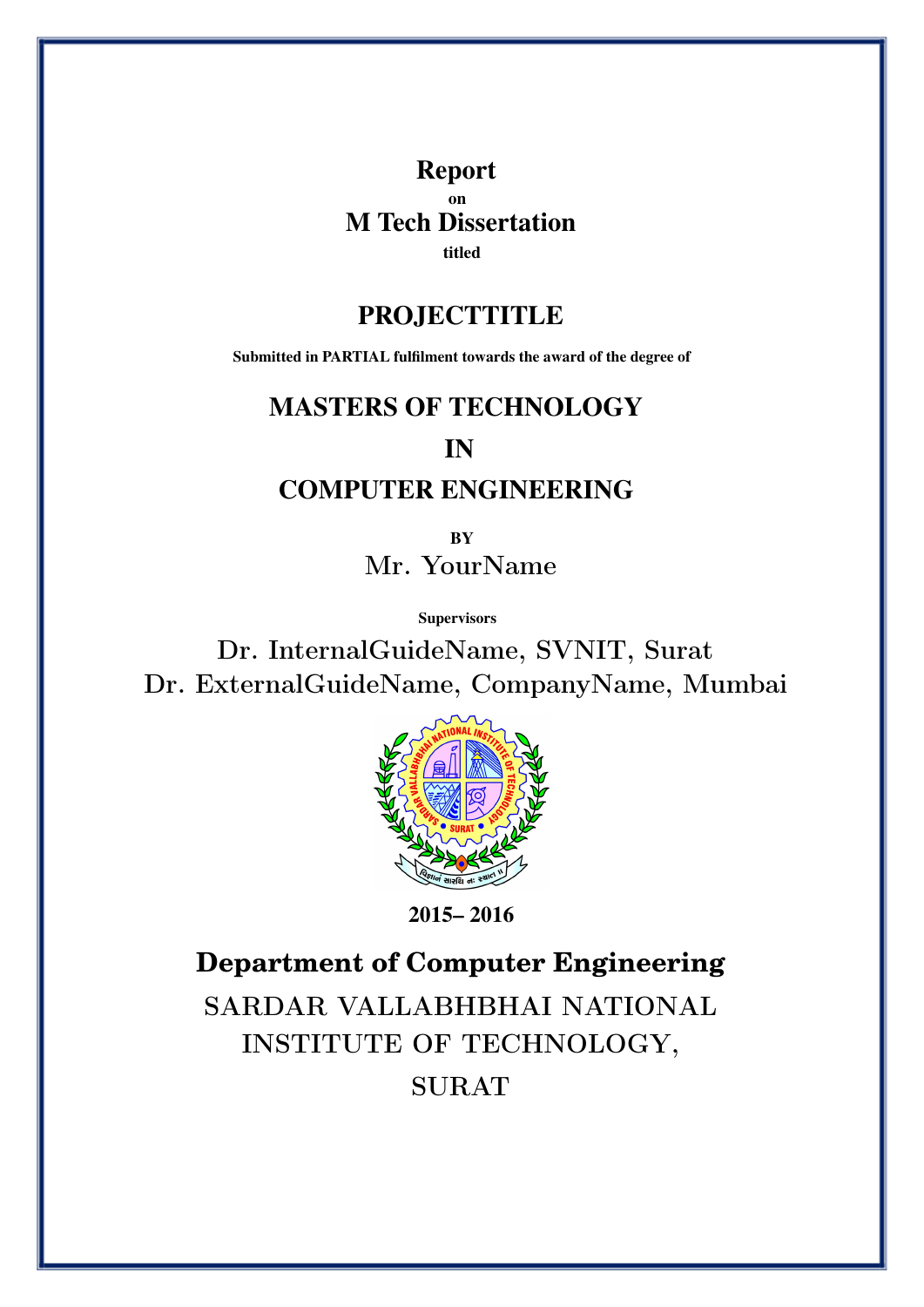### Declaration

I hereby declare that the work being presented in this dissertation PRELIMINARIES entitled "ProjectTitle" by me i.e. Mr. YourName, bearing Roll No: ROLLNO and submitted to the Computer Engineering Department at Sardar Vallabhbhai National Institute of Technology, Surat; is an authentic record of my own work carried out during the period of July 2015 to November 2015 under the supervision of Dr.InternalGuideName and Dr. ExternalGuideName.

(YourName)

Supervised By

**Dr. InternalGuideName Assistant Professor, Dept. of Computer Engineering, S V Institute of Technology, Surat – 395007, India**

**Dr. ExternalGuideName Principal Technical Officer, Dept. of Electronics and IT, CompanyName, Mumbai- 400049, India**

**PG Incharge, M Tech in Computer Engineering, SVNIT - Surat**

**Head,**

**Dept. of Computer Engineering, S V Institute of Technology, Surat – 395007, India**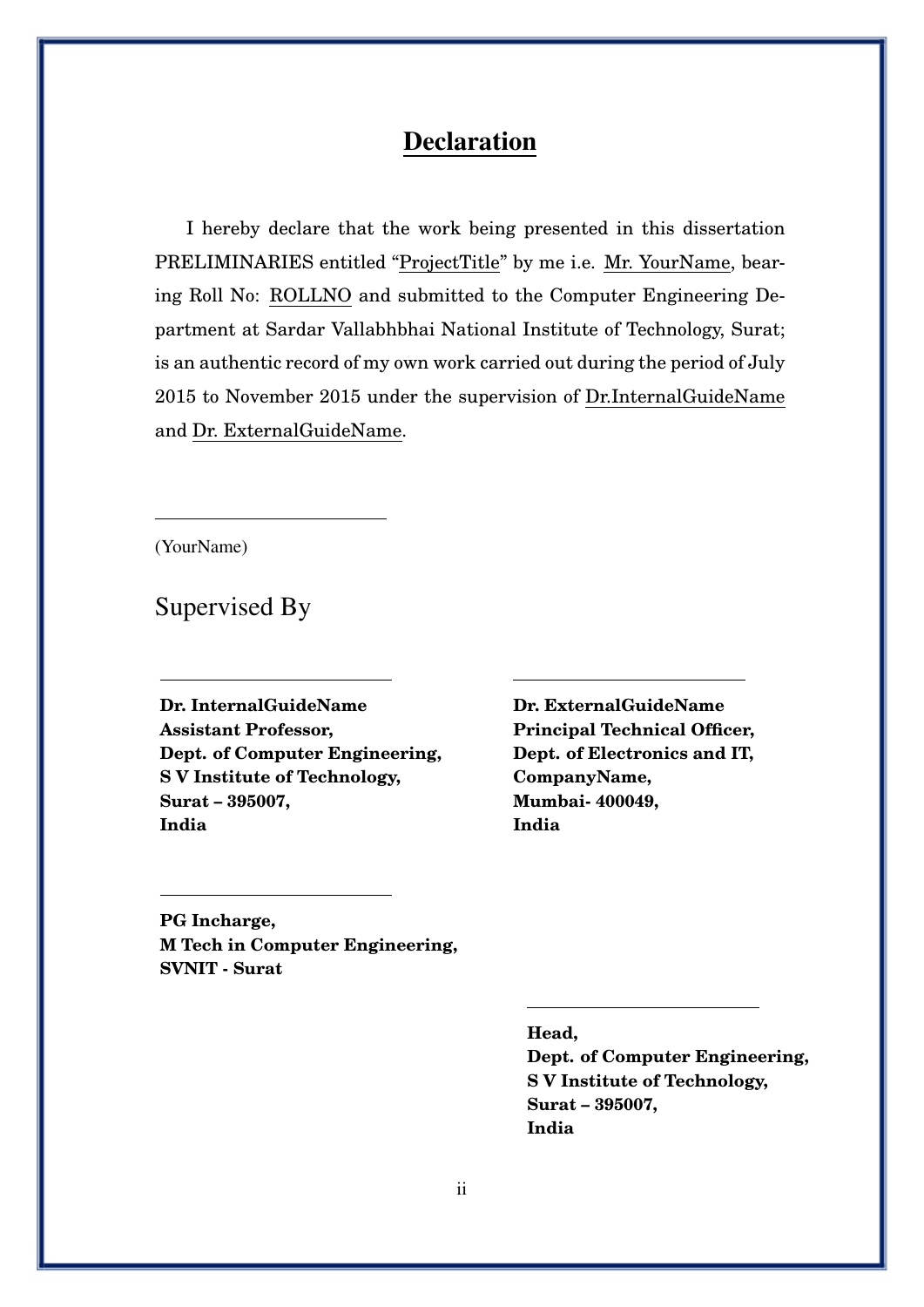

**Sardar Vallabhbhai National Institute of Technology, Surat-395007, Gujarat, India**

### **C E R T I F I C A T E**

*This is to certify that report on M.Tech Dissertation Preliminaries enti-*

*tled "ProjectTitle" is prepared and presented by Mr.YourName bear-*

*ing Roll No: RollNo*, *2nd Year of M.Tech (Computer Engineering) and his*

*work is satisfactory.*

**SUPERVISORS** 

**Dr. InternalGuideName Dr. ExternalGuideName**

**JURY HEAD OF DEPT. Prof. HODNAME**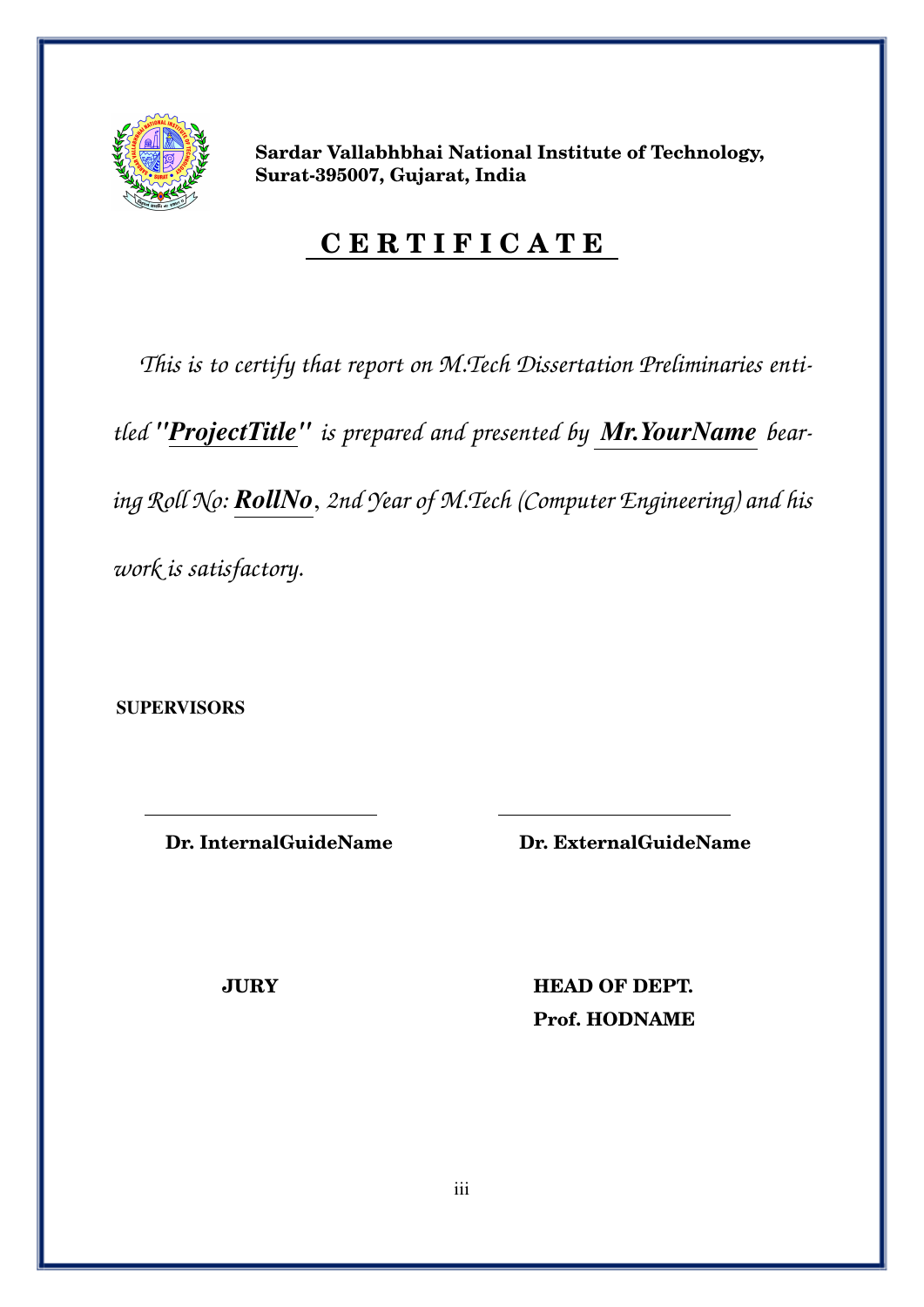#### Acknowledgements

At the outset, I thank the God Almighty for the grace, strength and hope to make my endeavor a success. I express my sincere gratitude to my guides Dr.InternalGuideName, Assistant Professor, Computer Engineering Department, SVNIT, Surat and Dr.ExternalGuideName, Principal Technical Officer, Electronics and Information Technology Department, C-DAC, Mumbai for their exemplary guidance, monitoring and constant encouragement without which the successful completion of this report would not have been possible.

I am also highly grateful to the staff of Computer Department for giving me a lot of their valuable time, as well as guidance and suggestions whenever I needed them.

I would like to thank to my friends, who stood by me, whenever I needed their assistance and also gave me the strengths to carry on.

I would like to express my gratitude towards my parents and family for their kind co-operation and encouragement which help me completion of my report.

> YourName RollNo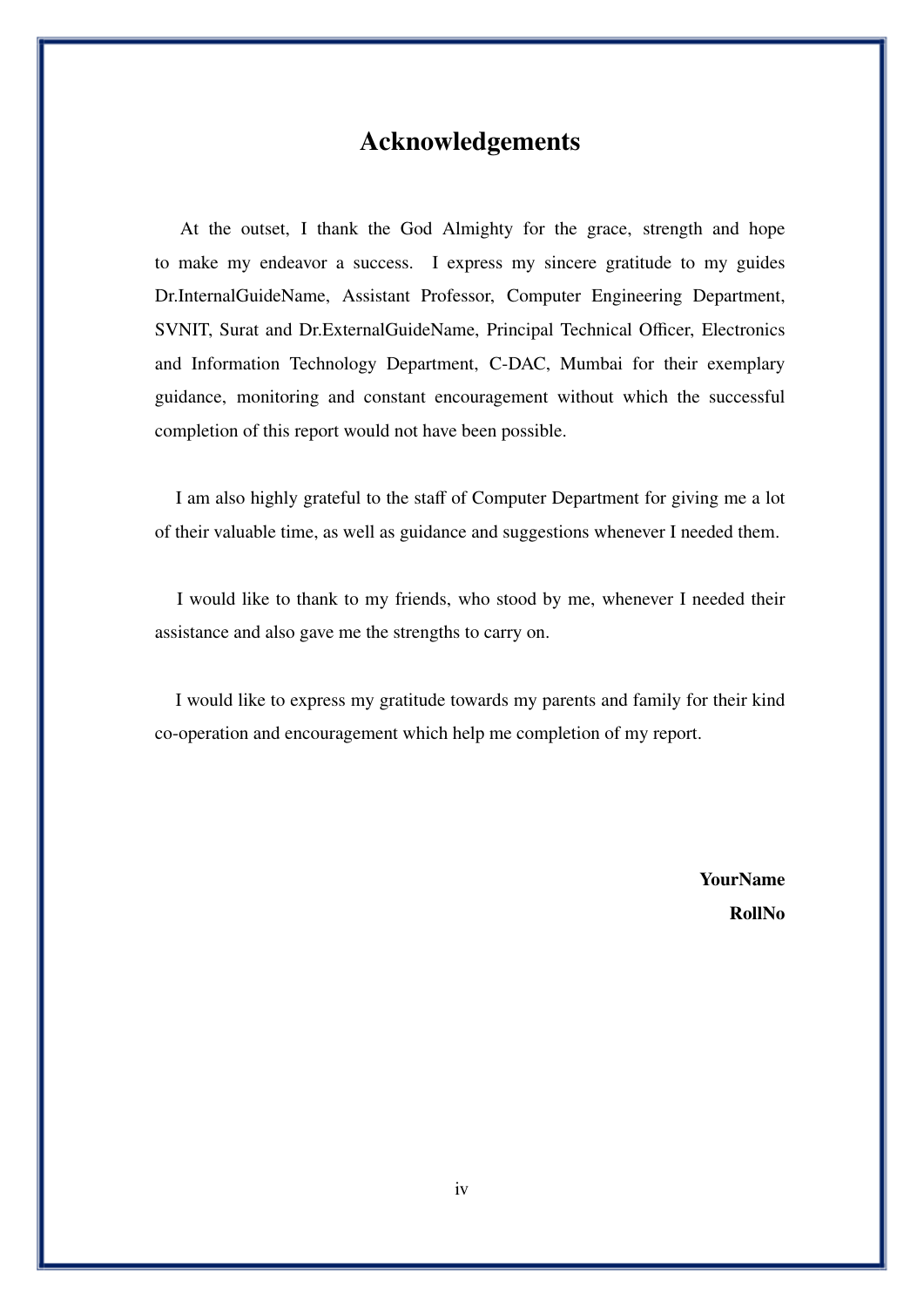### Abstract

Your abstract goes here . . .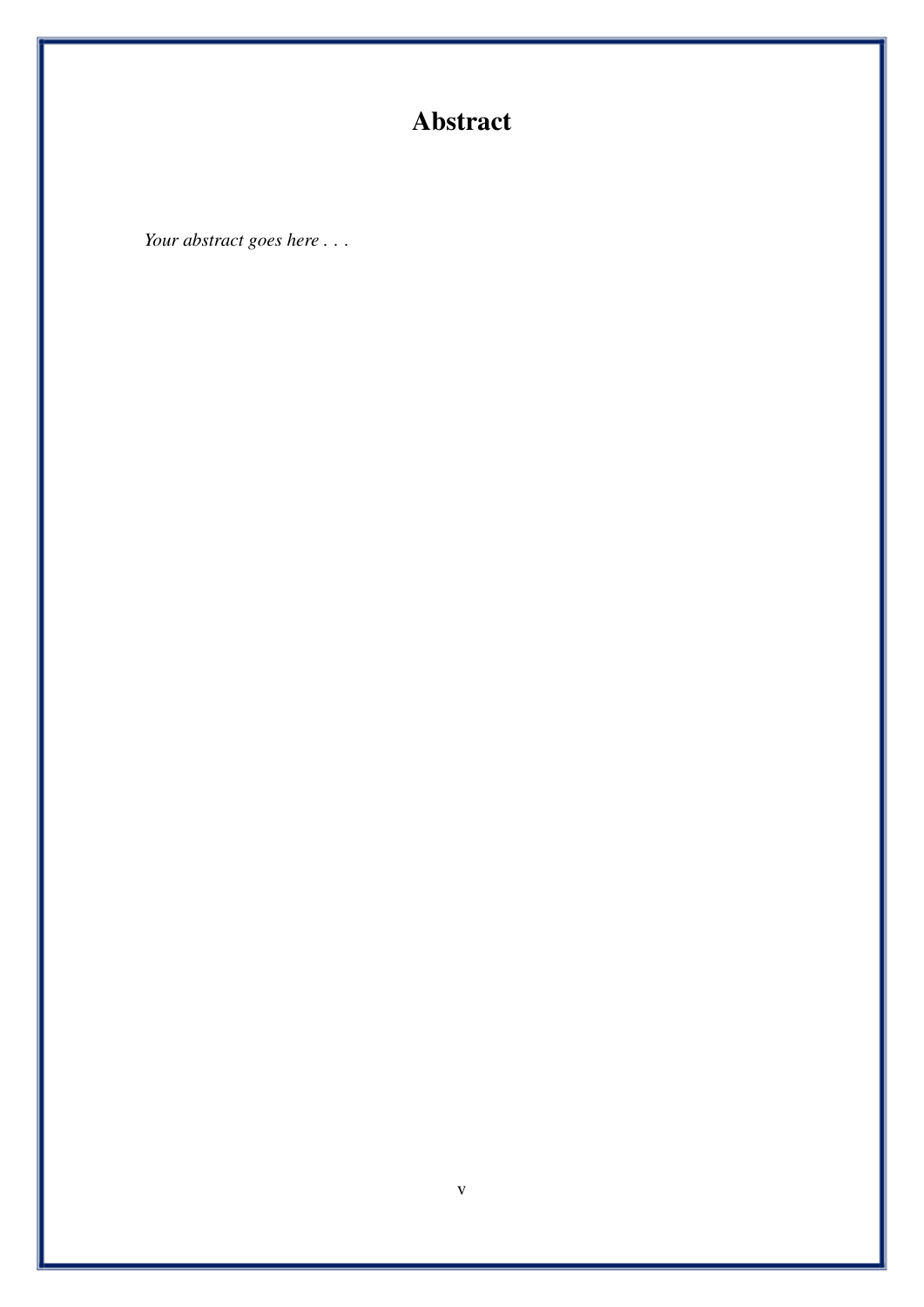### <span id="page-5-0"></span>Table of Contents

| 1.1  |       |  |
|------|-------|--|
|      | 1.1.1 |  |
|      |       |  |
|      |       |  |
|      |       |  |
| 2.2. |       |  |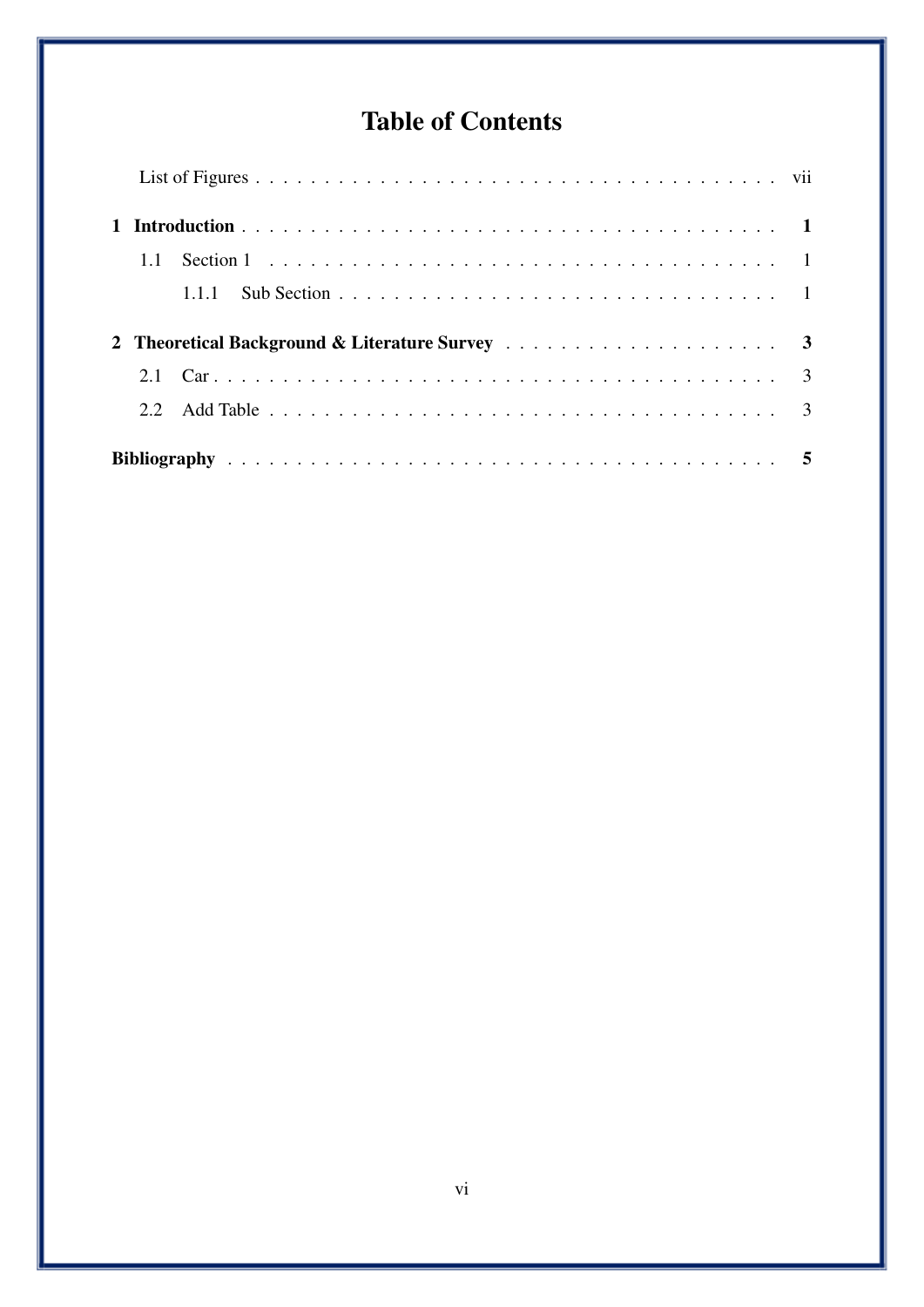### List of Figures

|--|--|--|--|--|--|--|--|--|--|--|--|--|--|--|--|--|--|--|--|--|--|--|--|--|--|--|--|--|--|--|--|--|--|--|--|--|--|--|--|--|--|--|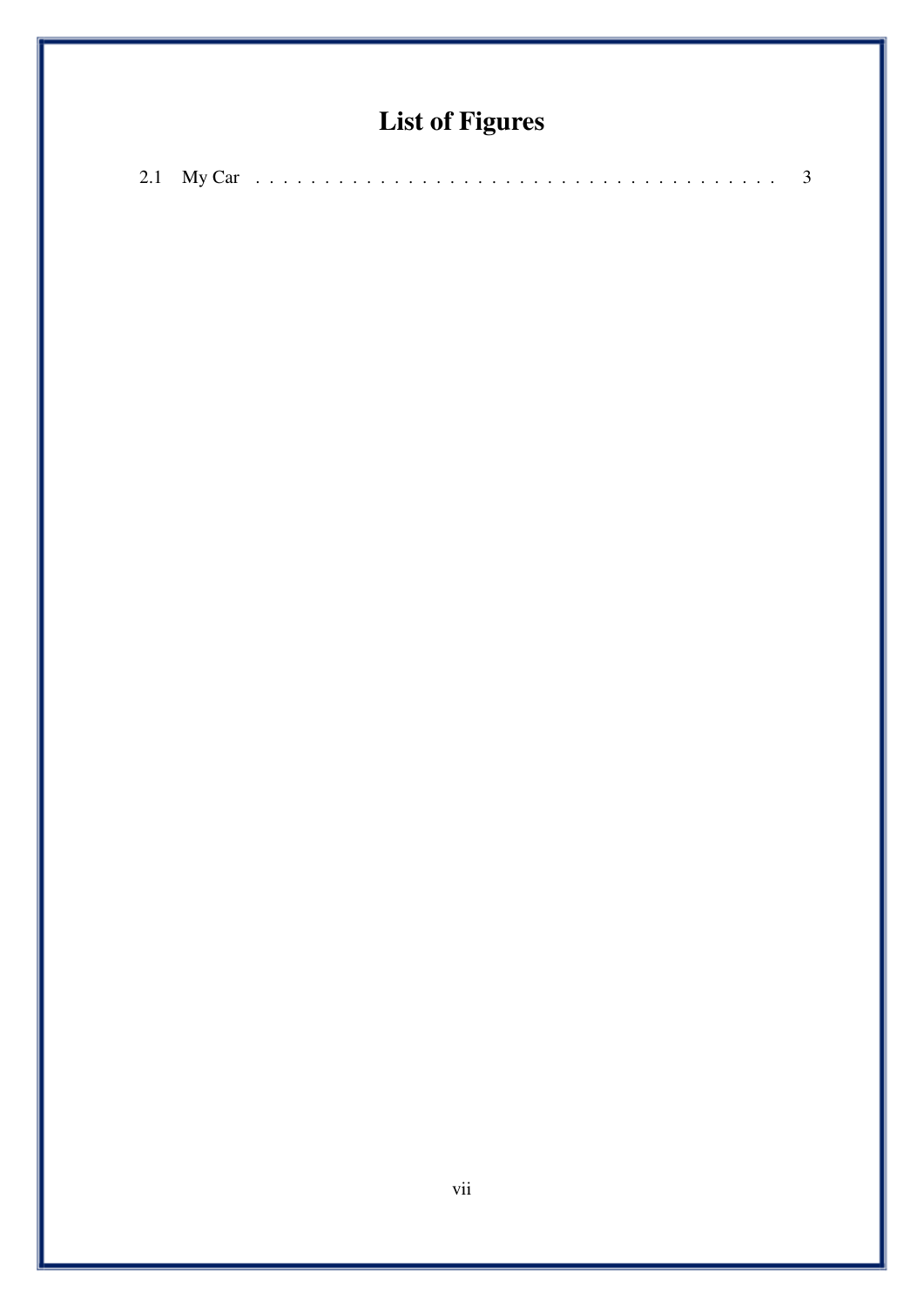# Chapter 1

### Introduction

<span id="page-7-0"></span>Chapter 1 contents goes here . . .

### <span id="page-7-1"></span>1.1 Section 1

This is section . . .

#### <span id="page-7-2"></span>1.1.1 Sub Section

This is sub sub section . . .

Here is the example of bullets

• Item 1

Item 1 content goes here . . .

• Item 2

Item 2 content goes here . . .

Here is the example of enumerated bullets . . . You can replace [A.] with [a.] . . .

A. Item 1

Item 1 content goes here . . .

B. Item 2

Item 2 content goes here . . .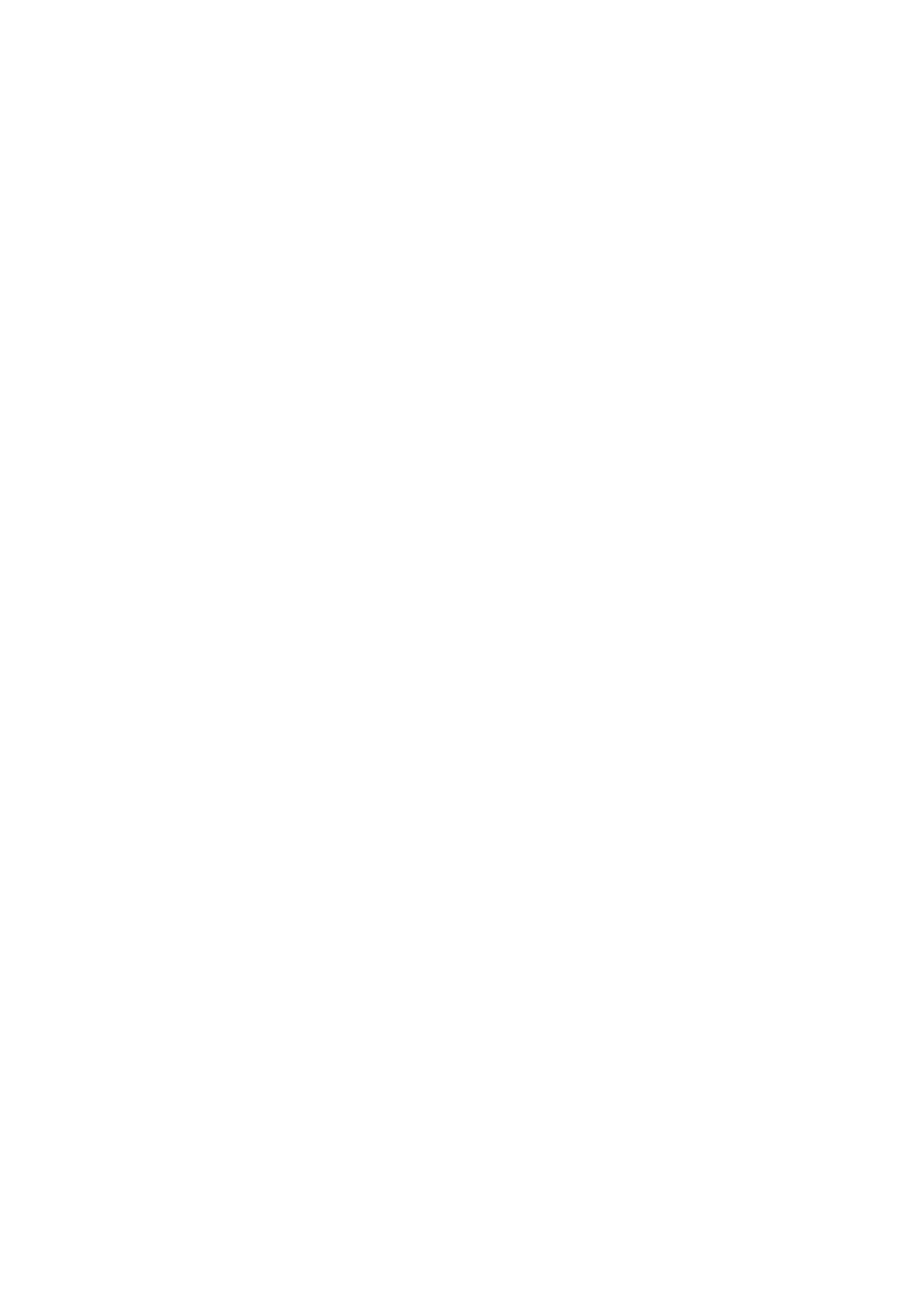## Chapter 2

# <span id="page-9-0"></span>Theoretical Background & Literature **Survey**

Chapter 2 content goes here ...

### <span id="page-9-1"></span>2.1 Car

Figure [2.1](#page-9-3) shows example of how to add image in latex . . .



Figure 2.1: My Car [? ]

### <span id="page-9-3"></span><span id="page-9-2"></span>2.2 Add Table

If you want to add table use http://www.tablesgenerator.com/ web-site.